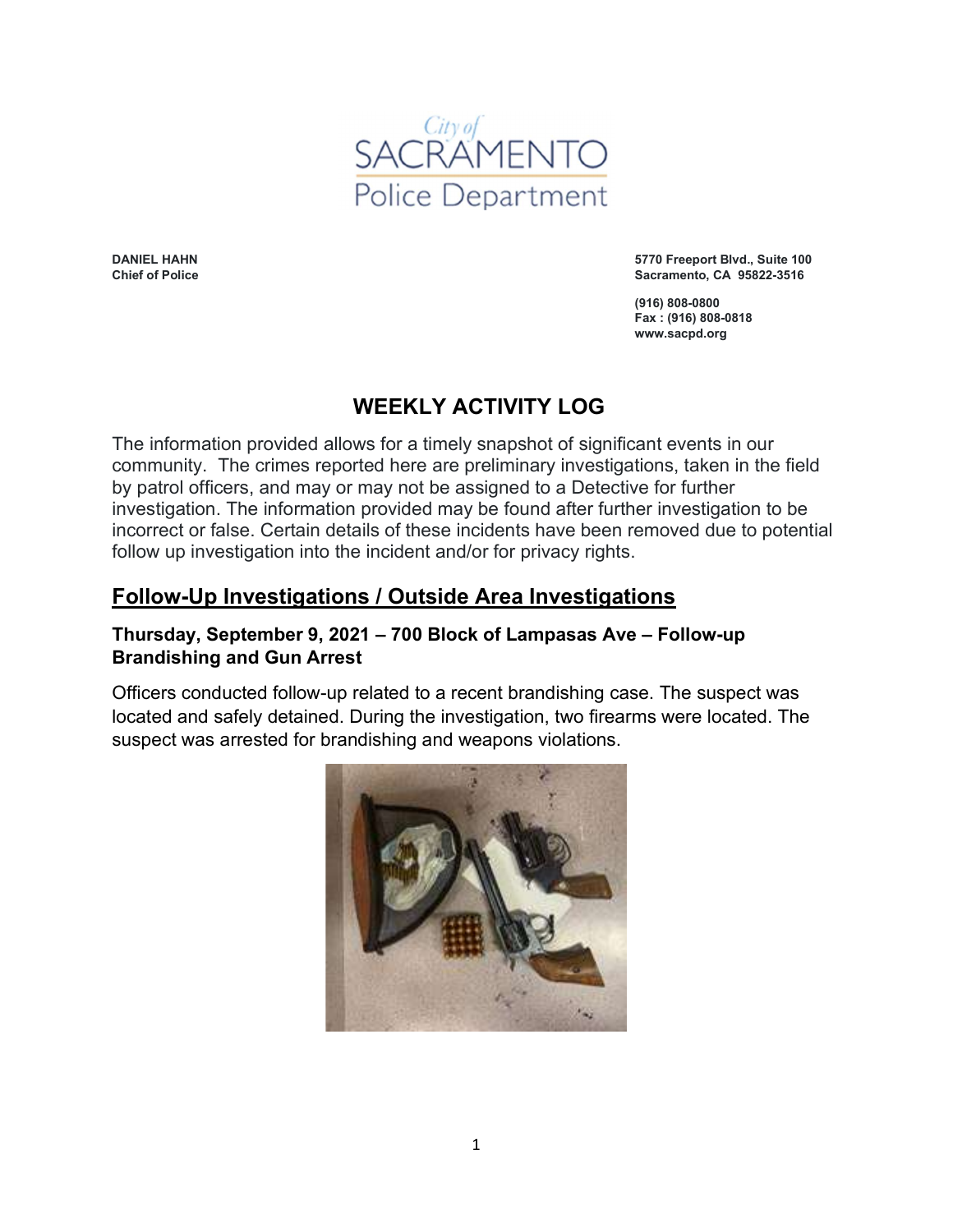## Thursday, September 9, 2021 – Sacramento County – Search Warrant and Gun Arrest

A search warrant was served at a residence. During the investigation, three firearms and narcotics were located. One subject was arrested for weapons and narcotics violations.



# Friday, September 10, 2021 – Sacramento County – Traffic Stop and Gun Arrest

Officers conducted an enforcement stop on a vehicle. During the investigation, a firearm was located. The driver was arrested for weapons violations.

### Monday, September 13, 2021 – Sacramento County – Vehicle Pursuit and Unmanned Aerial System Deployment

Officers attempted to conduct an enforcement stop on a vehicle. The vehicle fled leading to a vehicle pursuit. The suspect vehicle eventually came to a stop and the driver fled on foot. Officers established a perimeter and the area was searched with assistance from an unmanned aerial system. Officers were not able to locate the suspect and a crime report was generated.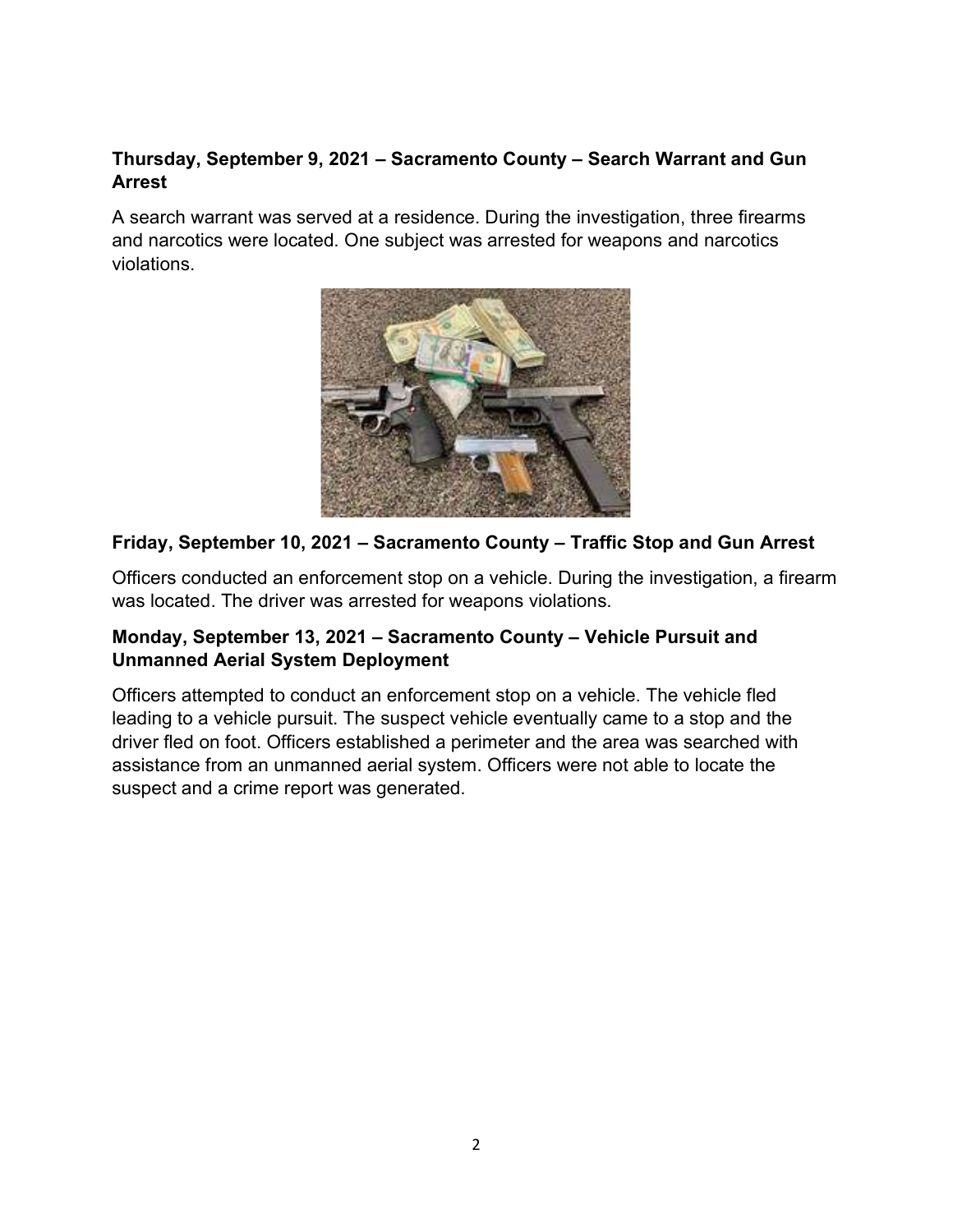#### Tuesday, September 14, 2021 – Sacramento County – Follow-up Gun Arrest

Officers were conducting follow-up to locate a suspect who was wanted for a recent pursuit. Officers located the suspect who attempted to flee on foot. The suspect was apprehended with assistance from a police K9. During the investigation, two firearms were located. The suspect was arrested for a pursuit charge, as well as charges for weapons violations and resisting officers.



# COUNCIL DISTRICT 1

### Sunday, September 12, 2021 – 2100 Block of Mabry Dr – Mental Health Crisis and Firearm Seizure

Officers responded to a report of a subject at a residence who wanted to kill herself with a firearm. Officers were able to safely detain the described subject in order for her to obtain mental health treatment. Officers authored a search warrant to secure a firearm which was collected for safekeeping.

### Tuesday, September 14, 2021 – 3600 Block of El Dala Ln – Death Investigation

Officers responded to conduct a welfare check of a subject at a residence. The subject was located deceased. No suspicious circumstances were observed, and officers conducted a death investigation. A coroner responded to take over the investigation.

# COUNCIL DISTRICT 2

#### Thursday, September 9, 2021 – Marconi Ave and Bus 80 – Vehicle Pursuit Arrest

Officers attempted to conduct an enforcement stop on a vehicle. The vehicle fled, leading to a pursuit. The suspect vehicle eventually came to a stop and the driver was safely detained. The driver was arrested for a parole violation and a pursuit charge.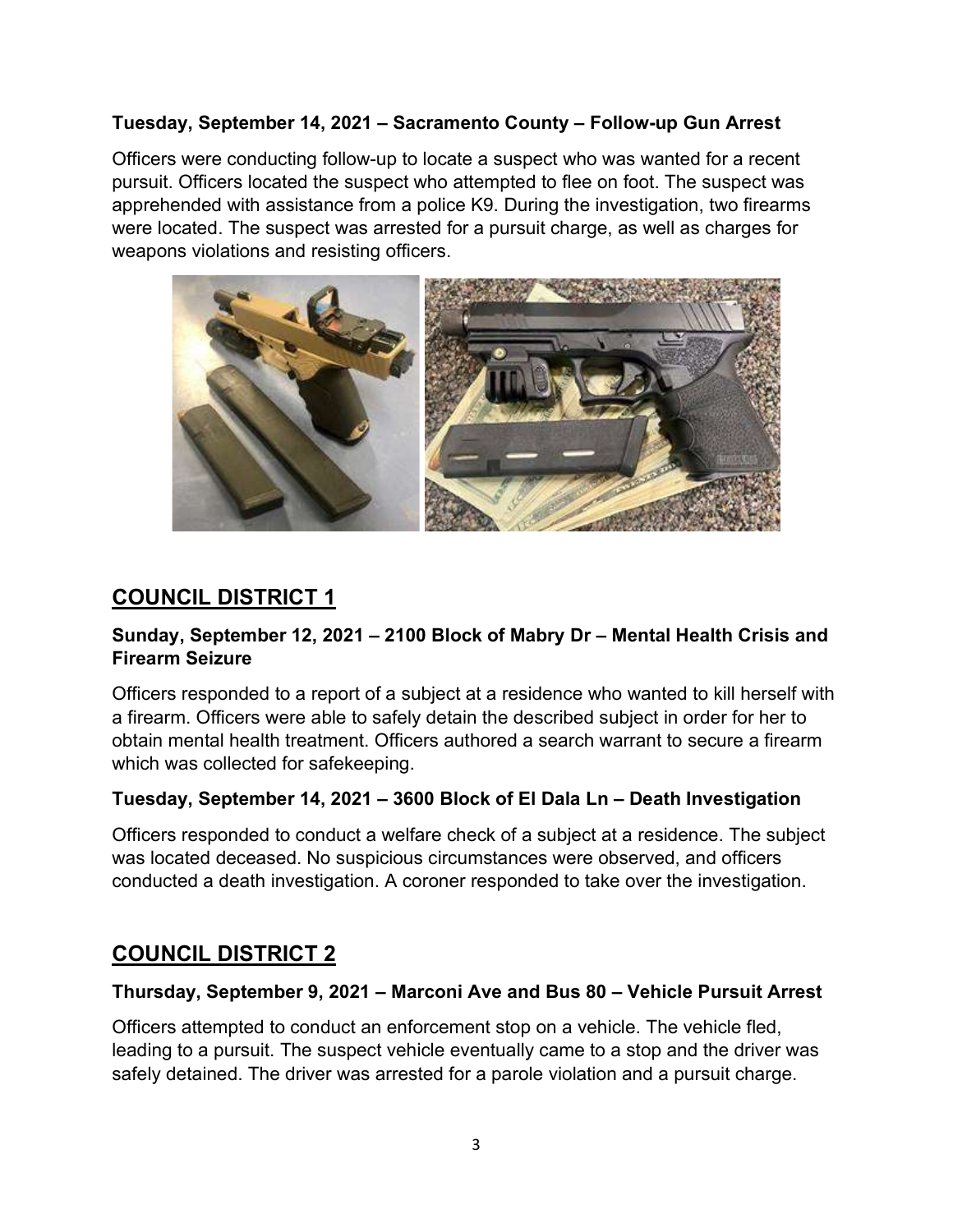# Thursday, September 9, 2021 – Marconi Ave and Marconi Cir – Traffic Stop and Gun Arrest

Officers conducted an enforcement stop on a vehicle. During the investigation, a firearm was located. The driver was arrested for weapons violations.

# Friday, September 10, 2021 – 2100 Block of Middleberry Rd – Assault Investigation and Gun Arrest

Officers responded to a report of an assault. The assault was unfounded however during the investigation, one party was found to be in possession of a firearm and was arrested for weapons violations.

# Sunday, September 12, 2021 – 2000 Block of Del Paso Blvd – Traffic Stop and Gun Arrest

Officers conducted an enforcement stop on a vehicle. During the investigation, a firearm was located. The driver was arrested for weapons violations.

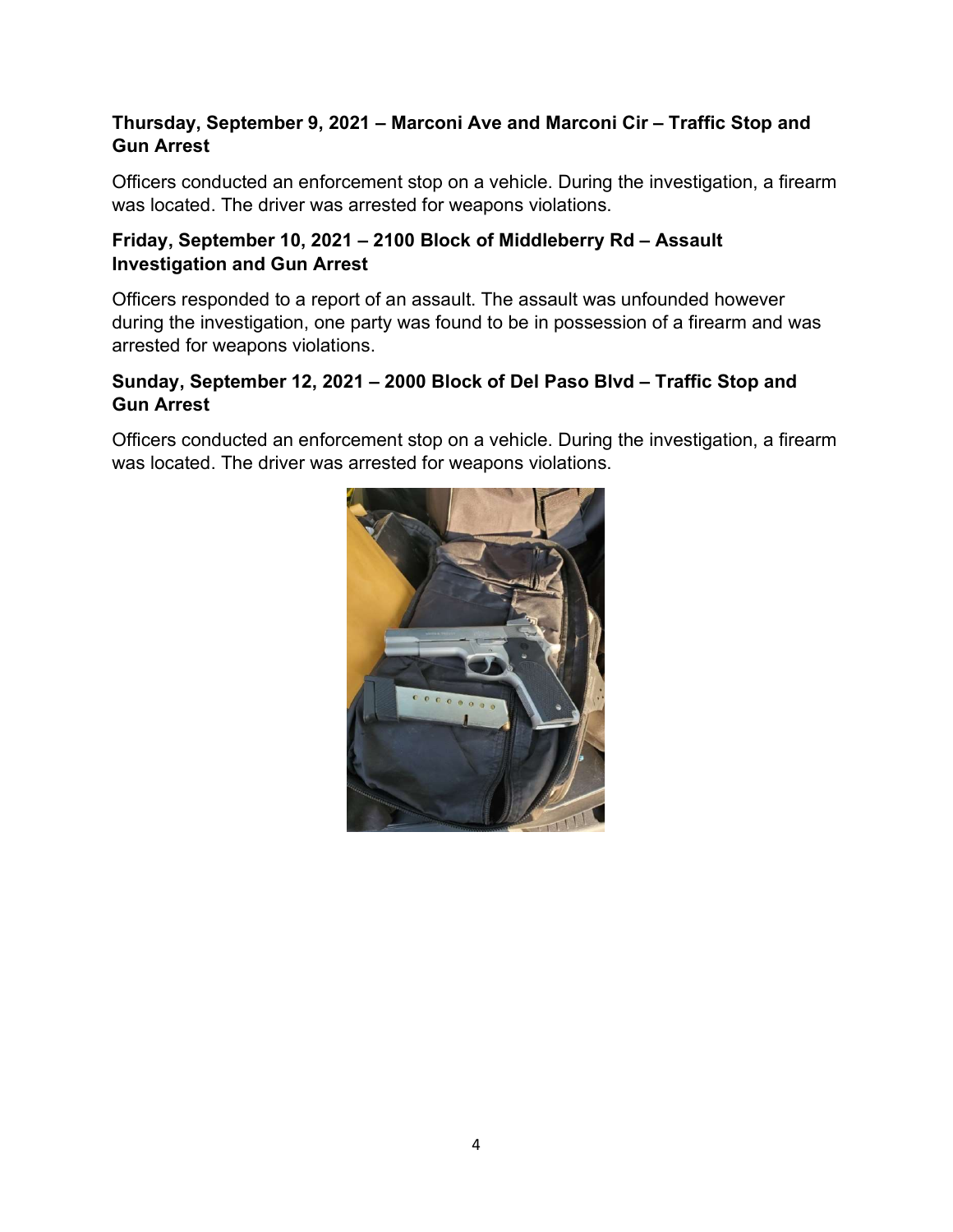## Tuesday, September 14, 2021 – 700 Block of Dixieanne Ave– Traffic Stop, Unmanned Aerial System Deployment, and Gun Arrest

Officers attempted to conduct an enforcement stop on a vehicle. The occupants fled on foot and officers established a perimeter in the area. Officers searched the area with assistance from a police K9 and unmanned aerial system located the driver within the perimeter. During the investigation, a firearm was located. The driver was arrested for weapons charges and resisting officers.

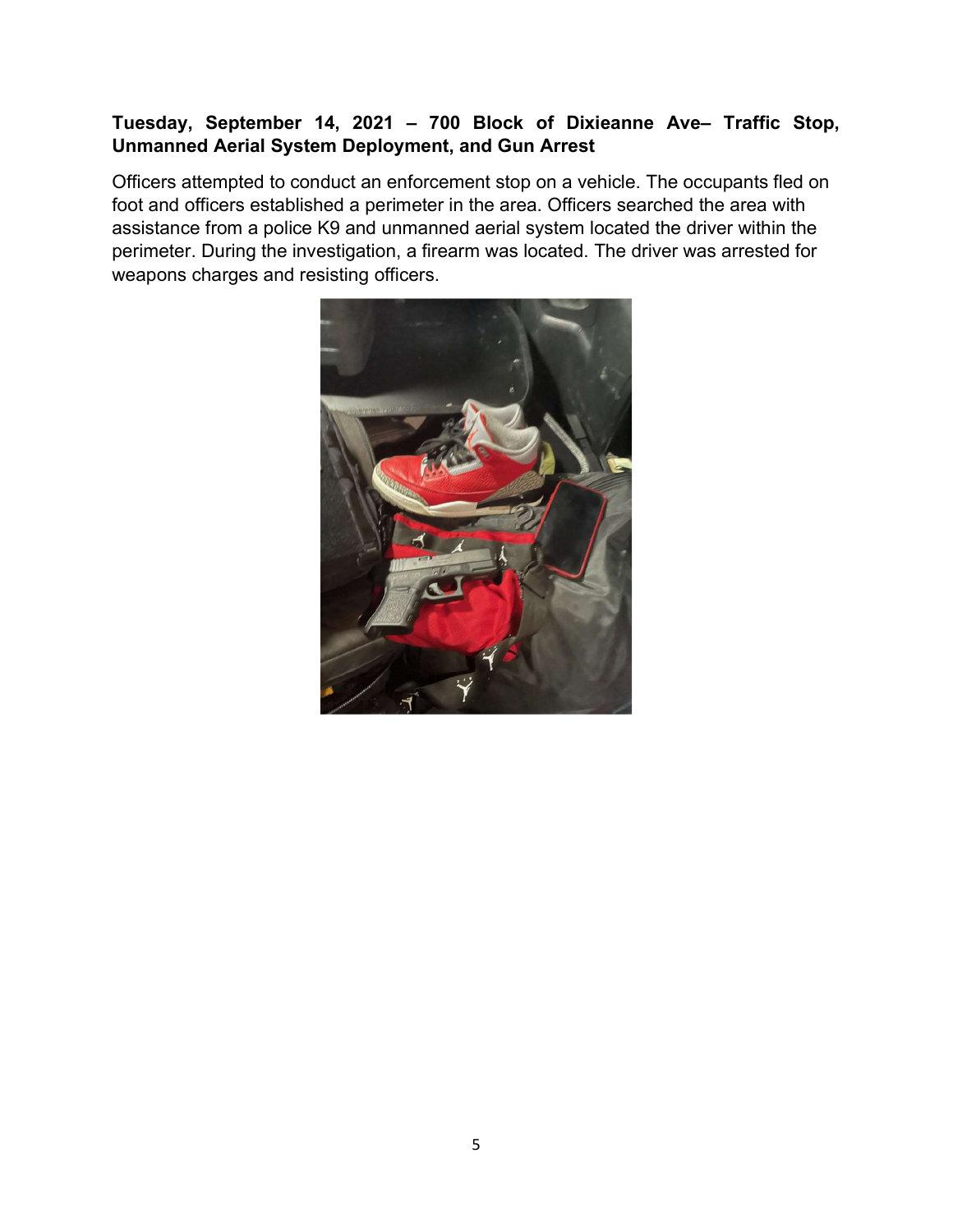## Wednesday, September 15, 2021 – 1600 Block of Arden Way – Stolen Vehicle and Gun Arrest

An officer located an occupied stolen vehicle. An enforcement stop was conducted, and the driver was safely detained. During the investigation, a firearm was located. The driver was arrested for stolen vehicle and weapons violations.



# Wednesday, September 15, 2021 – 2100 Block of Del Paso Blvd – Traffic Stop and Gun Arrest

Officers conducted an enforcement stop on a vehicle. During the investigation, a firearm was located. The occupant was arrested for weapons violations.

# COUNCIL DISTRICT 3

# Thursday, September 9, 2021 – Northview Dr and Haggin Ave – Vehicle Pursuit, SWAT, and Unmanned Aerial System Deployment

Officers attempted to contact a known subject who was on probation. The subject fled in a vehicle leading to a vehicle pursuit. The suspect vehicle eventually came to a stop and the occupants fled on foot. Officers established a perimeter and searched the area with assistance from the SWAT team and unmanned aerial systems. The three occupants of the vehicle were all located and arrested for narcotics and evading arrestrelated charges.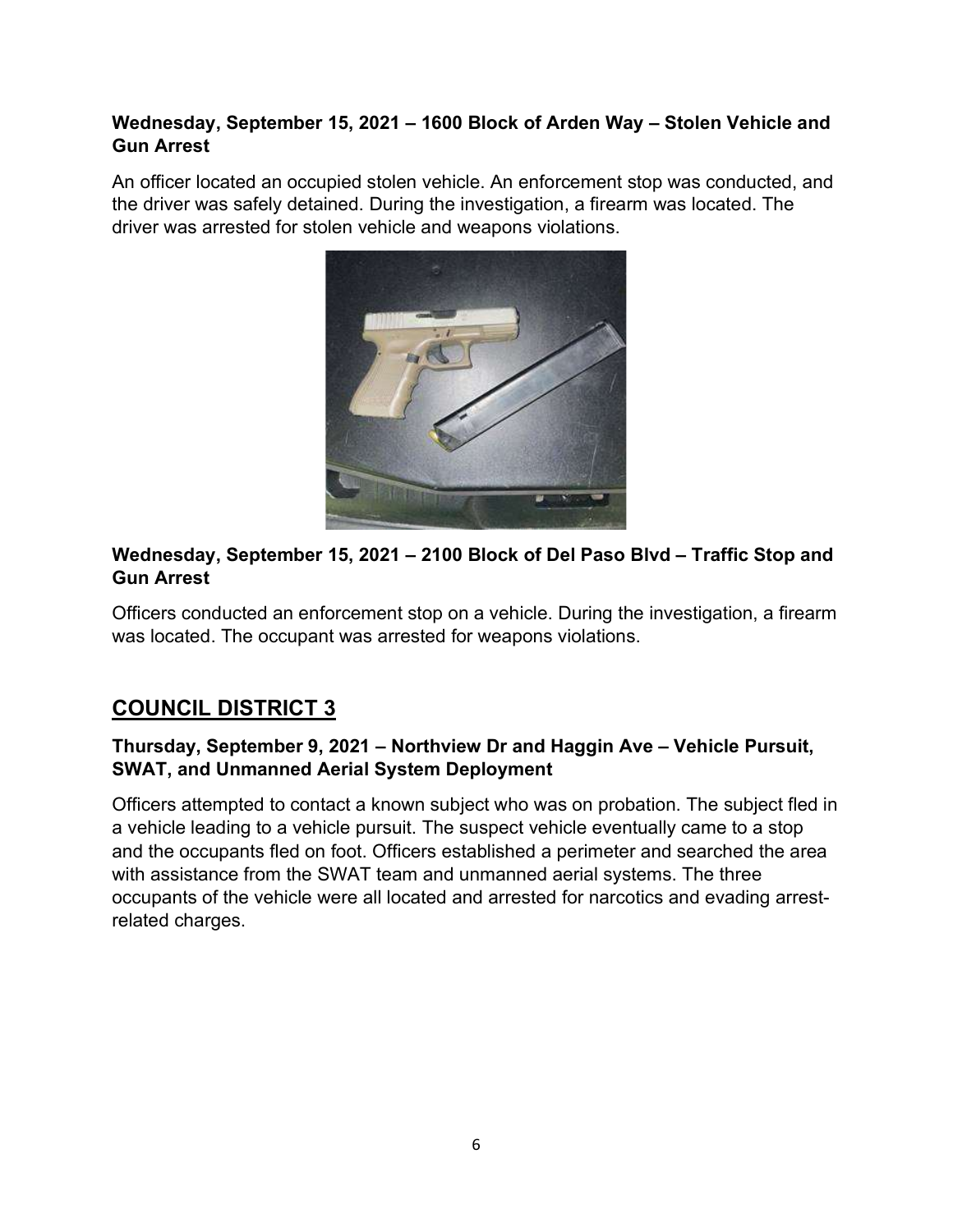# Friday, September 10, 2021 – 1500 Block of W El Camino Ave – Traffic Stop and Gun Arrest

Officers conducted an enforcement stop on a vehicle. During the investigation, a firearm was located. The driver was arrested for weapons violations.



# Sunday, September 12, 2021 – 2000 Block of W El Camino Ave – Death Investigation

Officers responded to conduct a welfare check on a subject in a residence. The subject was located deceased however there were no suspicious circumstances observed. Officers conducted a death investigation and a coroner responded to take over the investigation.

# Monday, September 13, 2021 – Brewerton Dr and Stonecreek Dr – Suspicious Occupied Vehicle and Gun Arrest

Officers contacted the occupant of a suspicious vehicle. During the investigation officers located two loaded firearms. The occupant was arrested on firearms related charges.

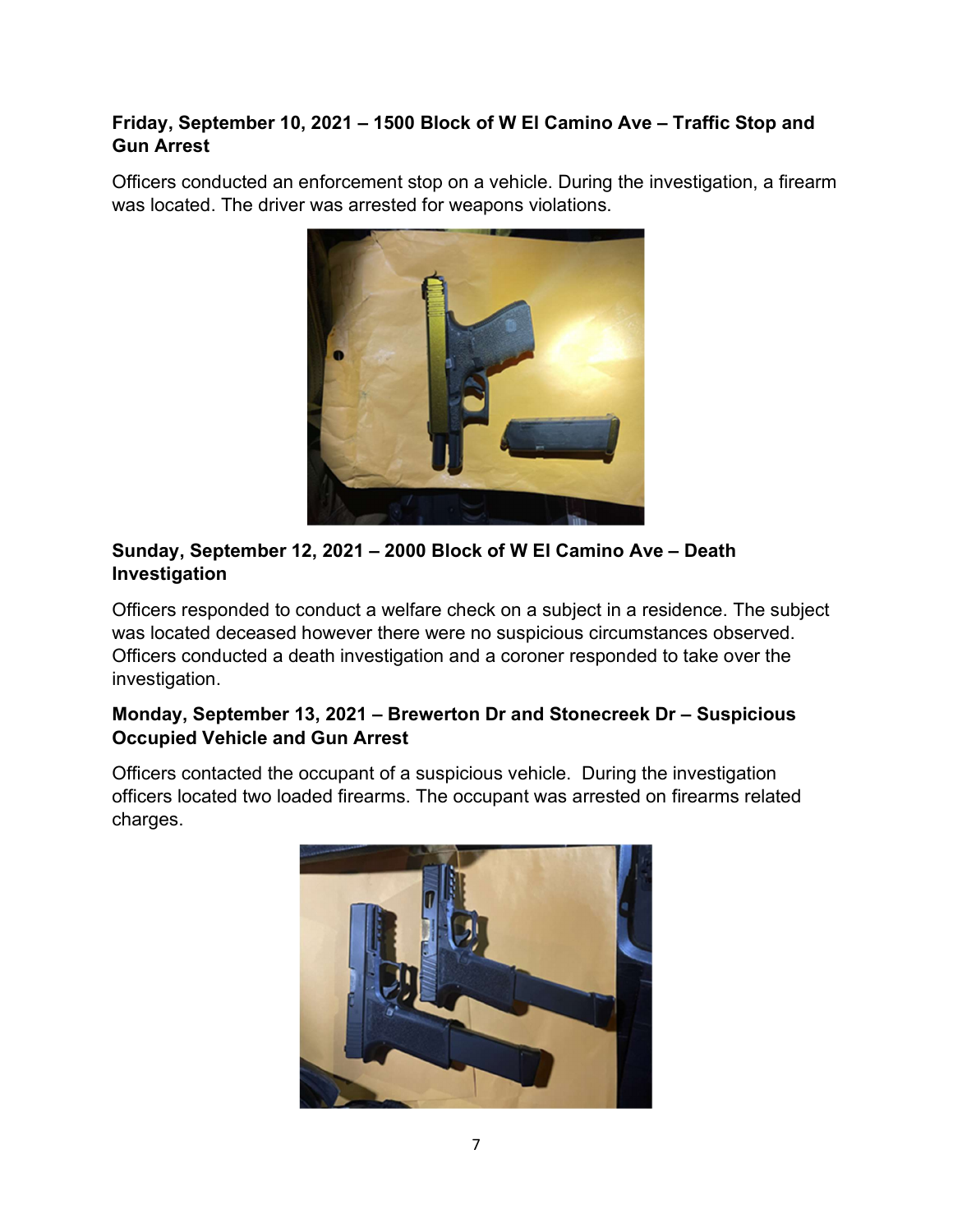# Thursday, September 9, 2021 – 500 Block of Capitol Ave – Demonstration

Officers monitored a demonstration of approximately 50 subjects. No incidents were reported.

# Friday, September 10, 2021 – K St and  $16<sup>th</sup>$  St – Traffic Stop and Vehicle Collision

An officer attempted to conduct an enforcement stop on a vehicle. The vehicle fled and collided into multiple parked vehicles and eventually a building. The driver sustained serious injuries and was transported to a hospital for treatment. Due to the treatment needed, an arrest warrant will be sought for the driver.

# Saturday, September 11, 2021 – J St and  $2<sup>nd</sup>$  St – Traffic Stop and Gun Arrest

An officer conducted an enforcement stop on a vehicle. During the investigation, a firearm was located. The occupant was arrested for weapons violations.

## Saturday, September 11, 2021 – 400 Block of I St – Disturbance and Resisting Arrest

Officers responded to a report of a subject causing a disturbance in the area. Officers contacted the described subject who was found to have a felony warrant. As officers attempted to take the subject into custody into custody, he physically resisted. Eventually officers were able to detain the subject who was arrested for the warrant and resisting officers. One officer sustained minor injuries during the incident.

# Sunday, September 12, 2021 – 6000 Block of Riverside Blvd – Shooting Investigation

Officers responded to a report of a shooting. There were residences in the area that appeared to have been struck by gunfire however no injuries were reported. Officers canvassed the area for evidence and witnesses. A crime report was generated.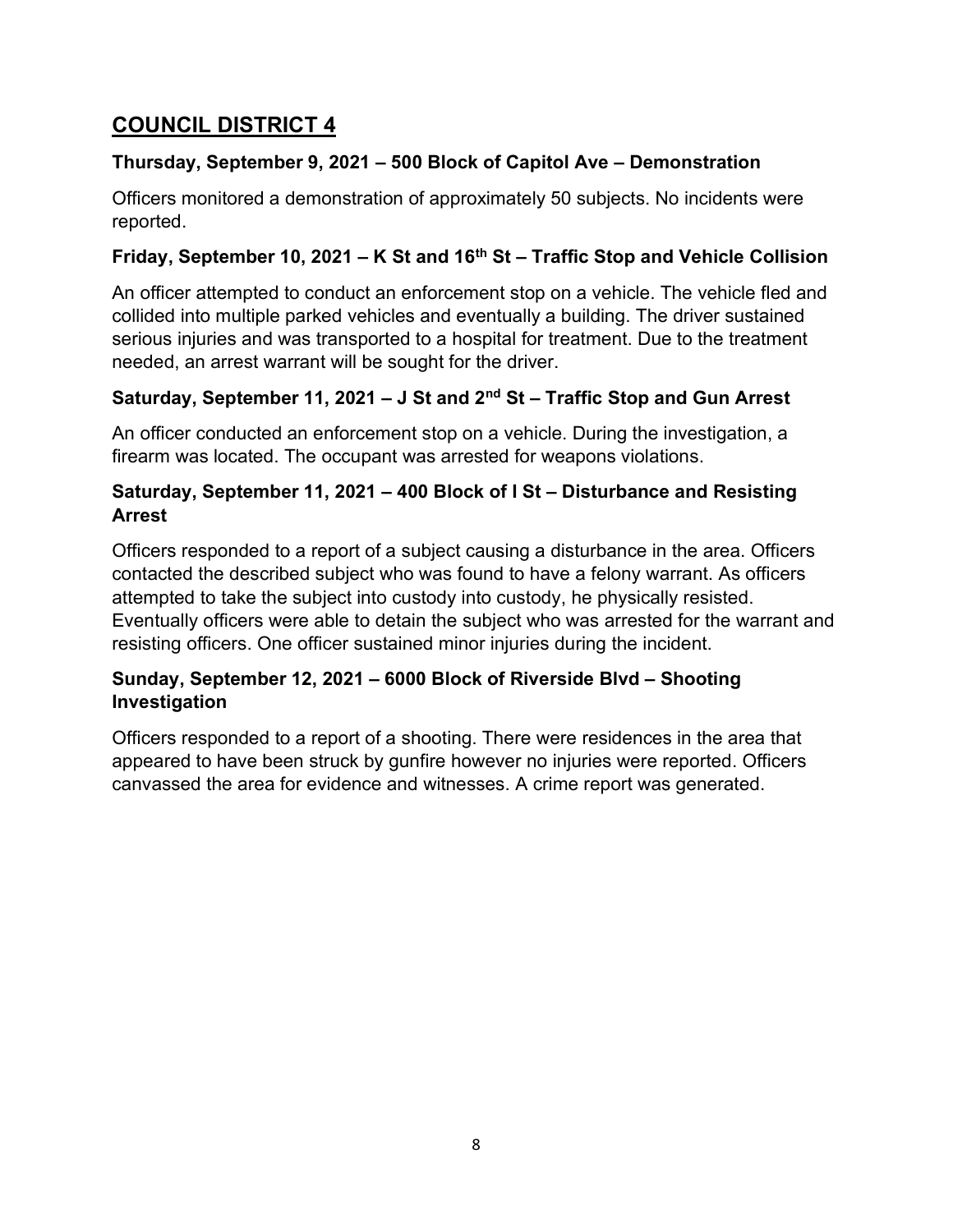#### Thursday, September 9, 2021 – 5900 Block of Lake Crest Way – Search Warrant and Gun/Narcotics Arrest

A search warrant was served at a residence. During the investigation, four firearms as well as narcotics were located. One subject was arrested for weapons and narcotics violations.



# Saturday, September 11, 2021 - 4400 Block of 11<sup>th</sup> Ave - Shooting Investigation

Officers responded to a report of a shooting. Officers located two victims who sustained non-life-threatening gunshot wounds. The suspect(s) fled the scene prior to police arrival. A crime report was generated.

### Sunday, September 12, 2021 – 2700 Block of Fruitridge Rd – Homicide

Officers responded to a report of a shooting. Two victims were transported to a local hospital for treatment. One victim succumbed to his injuries at the hospital. A press release associated with this incident can be viewed at the following link: Homicide Investigation – 2700 Block of Fruitridge Rd

# Wednesday, September 15, 2021 – Freeport Blvd and Belleau Wood Ln – Fatal Vehicle Collision

Officers responded to a report of a single-vehicle collision. The involved vehicle left the roadway and collided with a tree. The driver sustained major injuries and was declared deceased at the scene. The passenger was transported to a local hospital with serious but non-life-threatening injuries. Due to the severity of the injuries, traffic detectives responded to take over the investigation.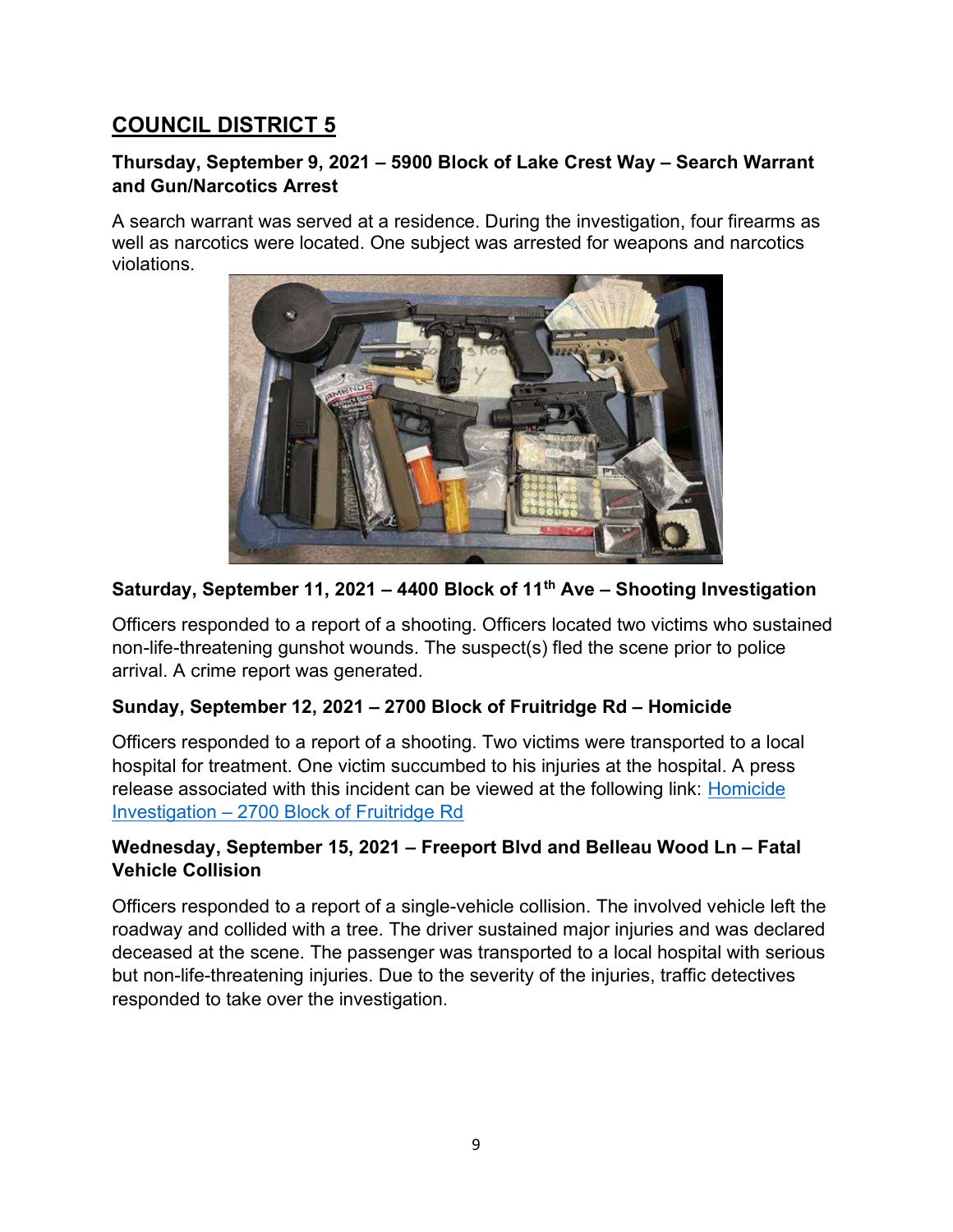## Saturday, September 11, 2021 – 5200 Block of 22<sup>nd</sup> Ave – Burglary and Gun Arrest

Officers responded to a report of a burglary at a residence. The suspect fled the scene but was located by officers in the area. During the investigation, a firearm was located. The suspect was arrested for burglary and weapons violations.



# Sunday, September 12, 2021 - 6700 Block of 4<sup>th</sup> Ave - Shooting Investigation

Officers responded to a report of shots fired. Evidence of a shooting was located at the scene however no injuries were reported. Officers canvassed the area for witnesses and additional evidence. A crime report was generated.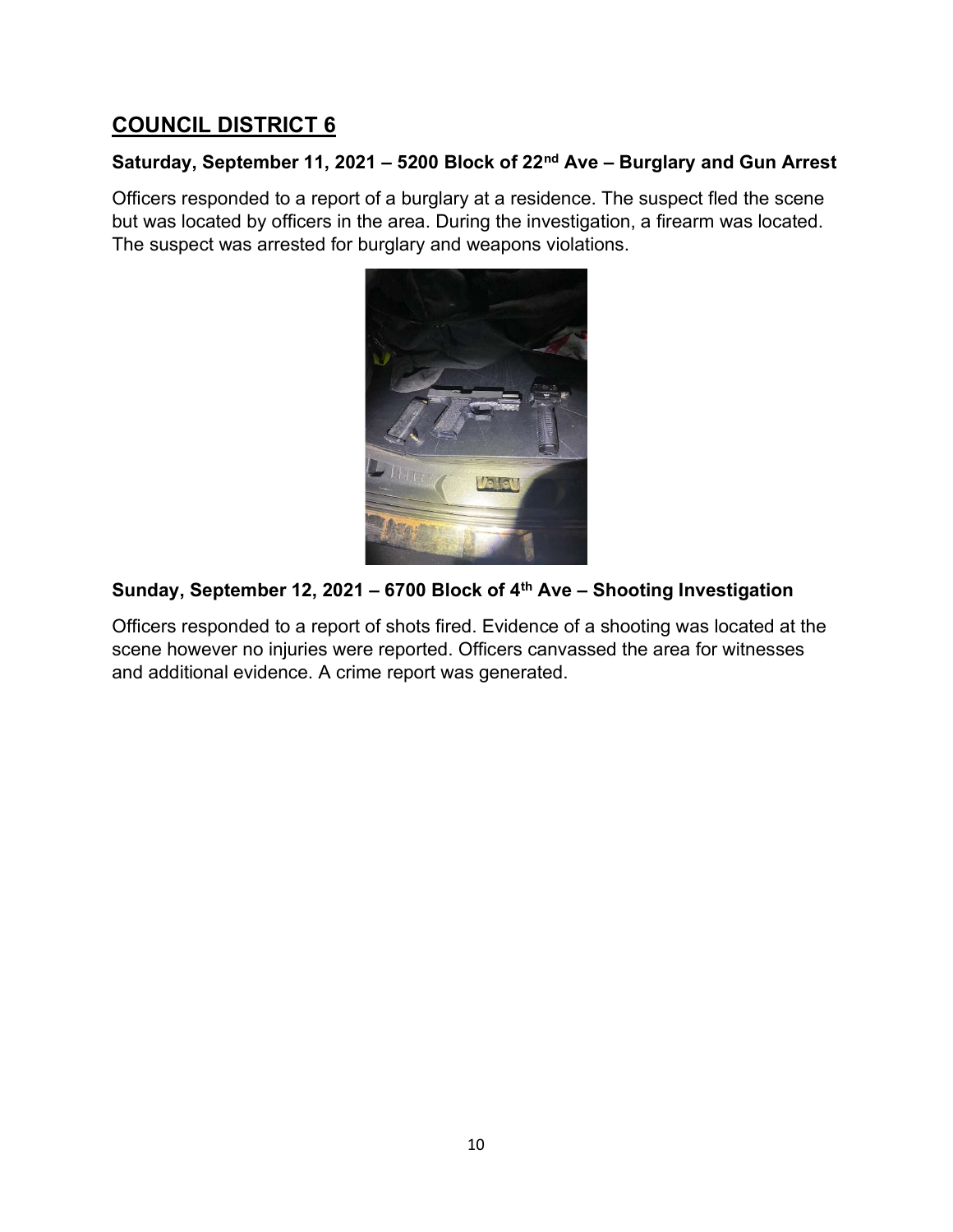## Monday, September 13, 2021 – Stockton Blvd and Young St – Weapons Disturbance and Gun Arrest

Officers responded to a report of an assault where the suspect also threatened to shoot the victim. Officers were able to locate the suspect in the area. Officers attempted to detain the suspect, but he violently resisted but was safely detained after a conductive energy device was used. Officers located a loaded firearm on the suspect and the suspect was arrested on various charges related to the incident.



# COUNCIL DISTRICT 7

# Monday, September 12, 2021 – ShotSpotter Investigation and Gun Arrest

Officers responded to a ShotSpotter activation and detained a male suspect who was in the area. The suspect was found to be in possession of a loaded firearm and was arrested. There were no reported injuries or damage located.